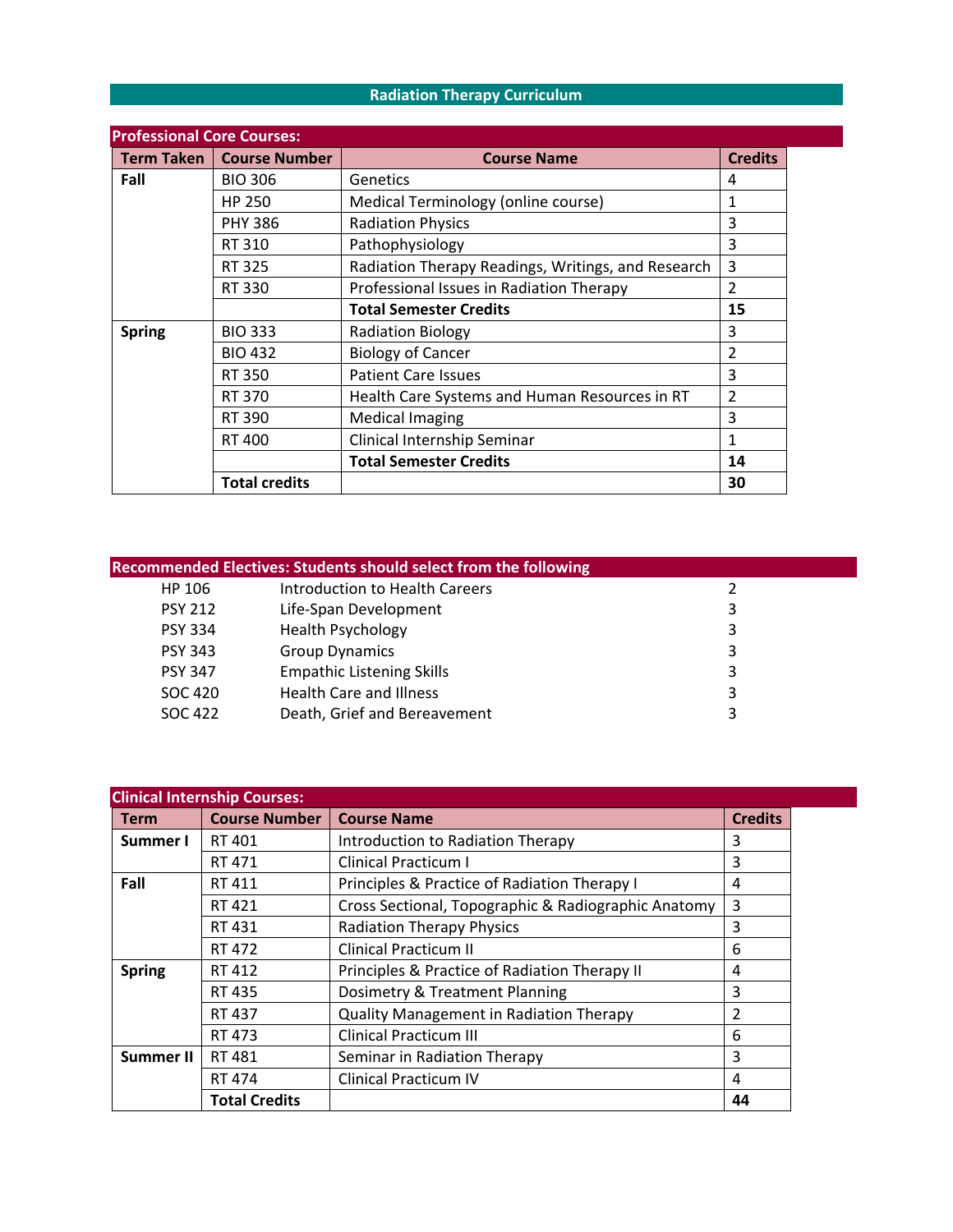#### **Radiation Therapy Course Descriptions**

#### **First Year: On‐campus Professional Courses**

# **HP/RT 310 Cr.3**

# **Pathophysiology**

This course focuses on the pathophysiologic disorders that affect healthy systems across the life span. Theories of disease causation are introduced. Areas of emphasis include cellular and systemic responses, clinical manifestations and the response of tissue to radiation damage. Acquired, immune, infectious, carcinogenic and genetic alterations in body systems are included.

#### **RT 325 Cr.3**

#### **Radiation Therapy Readings, Writing, and Research**

This course introduces radiation therapy students to the language of radiation therapy and professional issues in the field by the use of selected readings. The Radiation Therapy Writing in the Major program will be introduced along with the types of writing practiced in the field. Students will learn basic research techniques and begin to apply them to their professional education.

#### **RT 330 Cr.2**

#### **Professional Issues in Radiation Therapy**

This course will provide students with knowledge related to the professional issues pertinent to the field of radiation therapy. Course topics will include: professional development, career advancement/options, radiation therapist scope of practice and practice standards, certification and licensure, radiation therapy professional organizations, legislative issues in radiation therapy, as well as ethics and introductory law in radiation therapy.

#### **RT 350 Cr.3**

#### **Patient Care Issues**

This course will prepare students to work directly with patients in a health care setting. It will cover such topics as: communication and patient education, assessment, examination and monitoring of patients, body mechanics and patient handling skills, infection control, management of medical emergencies and CPR, nutritional counseling.

#### **RT 370 Cr.2**

#### **Health Care Systems and Human Resources in Radiation Therapy**

This course will provide entry-level radiation therapists with the basic health system and human resource knowledge. Course topics will include characteristics of U.S. Health Care System, insurance, health care access, reimbursement in radiation therapy, and applicable human resource topics.

#### **RT 390 Cr.3**

#### **Medical Imaging**

This course will provide radiation therapy students with theory and information regarding medical imaging procedures. Radiation therapists play a crucial role in imaging for treatment planning and treatment field verification. The course will provide instruction on analog and digital imaging, as well as various imaging modalities.

#### **RT 400 Cr.1**

#### **Clinical Internship Seminar**

This course will prepare students for the clinical internship portion of the program. Course topics will include: professional development, team building skills, radiation therapy terminology, basic clinical concepts, immobilization device construction, CPR, and radiation therapy equipment basics.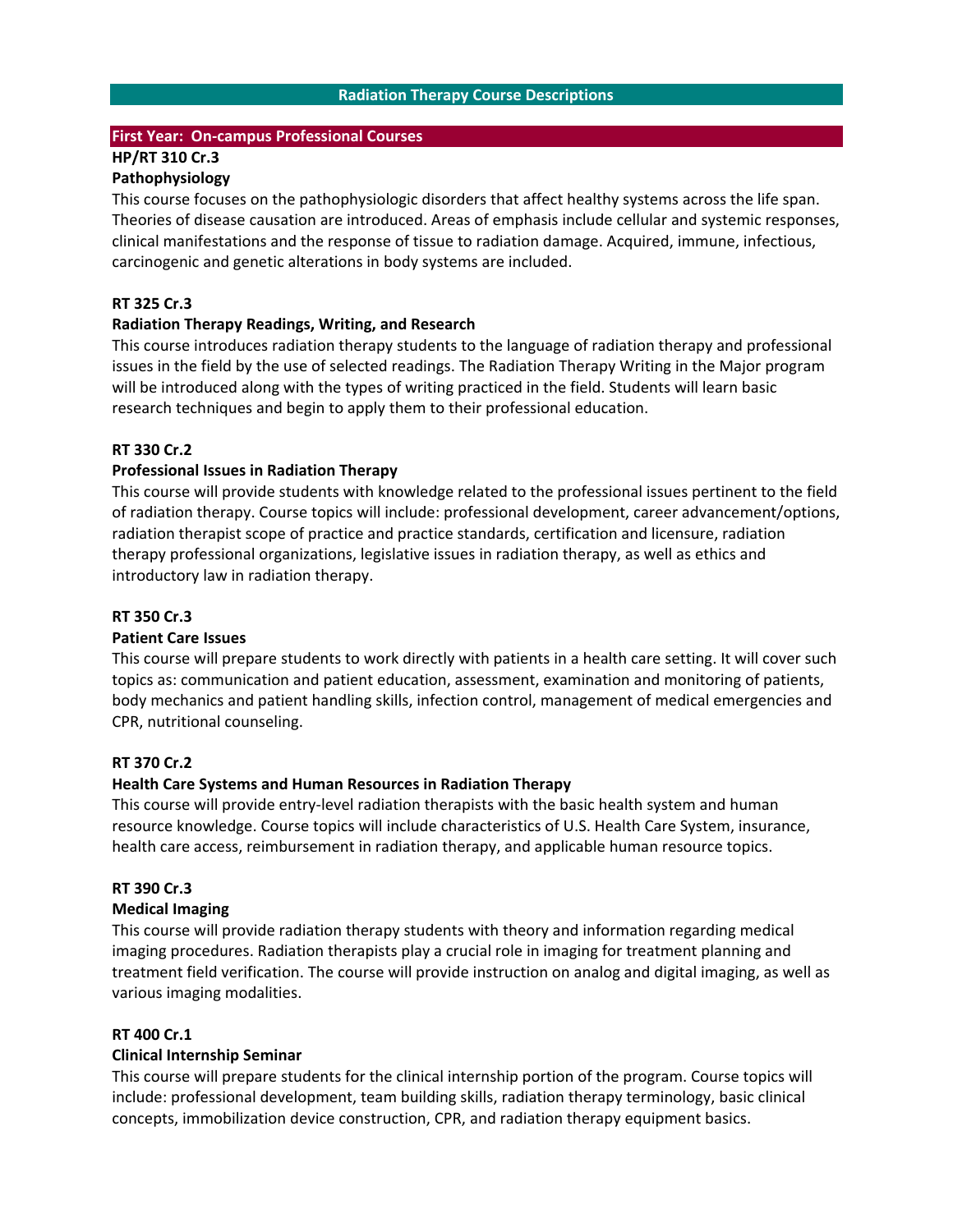#### **Second Year‐ Clinical Internship Courses**

## **RT 411 Cr.4**

#### **Principles and Practice of Radiation Therapy I**

This course, taught during the clinical internship year, addresses the concepts of cancer treatment, focusing primarily on radiation therapy. Methods of improving therapeutic advantage are investigated. Students learn safe and effective use of equipment and accessories along with the rationale for their clinical application. Technical aspects of treatment simulation and delivery are developed. Treatment related side effects and their management and special patient situations are addressed.

## **RT 412 Cr.4**

## **Principles and Practice of Radiation Therapy II**

This course, taught during the clinical internship, advances the student's knowledge of neoplastic disease management. Cancers and some benign conditions of various body sites are discussed in relation to natural history, treatment and prognosis. Technical aspects related to radiation planning and delivery are closely investigated as well as pertinent anatomical considerations, combination therapy, treatment results and the therapist's role in disease management.

## **RT 421 Cr.3**

## **Cross Sectional, Topographic & Radiographic Anatomy**

This course, taught during the clinical internship, revisits anatomy specifically from an imaging perspective. Students will learn to identify structures and pathology on x‐rays, CT and MRI scans and locate topographic landmarks on diagnostic and simulation films.

#### **RT 431 Cr.3**

#### **Radiation Therapy Physics**

This course, taught during the clinical internship, expands the student's understanding of physics related to radiation therapy. Topics include the components and operation of linear accelerators and other treatment machines, brachytherapy, specification and modification of beam quality and characteristics, measurement of absorbed dose, treatment machine calibration, beam geometry and treatment with particles.

#### **RT 435 Cr.3**

#### **Dosimetry and Treatment Planning**

This course, taught during the clinical internship, focuses on the characteristics, measurement and manipulation of radiation dose delivery in treatment. This involves advanced concepts of methods of altering dose to optimize the effectiveness of the radiation treatment. Treatment planning for a variety of tumor sites and situations is discussed.

## **RT 437 Cr.2**

## **Quality Management in Radiation Therapy**

This course, taught during the clinical internship, focuses on the purpose and techniques of quality management in a radiation oncology program. The importance of documentation, consistent application of specified protocols and assessment of outcomes are addressed. The responsibilities of the radiation therapist within the radiation oncology team for quality functions are highlighted.